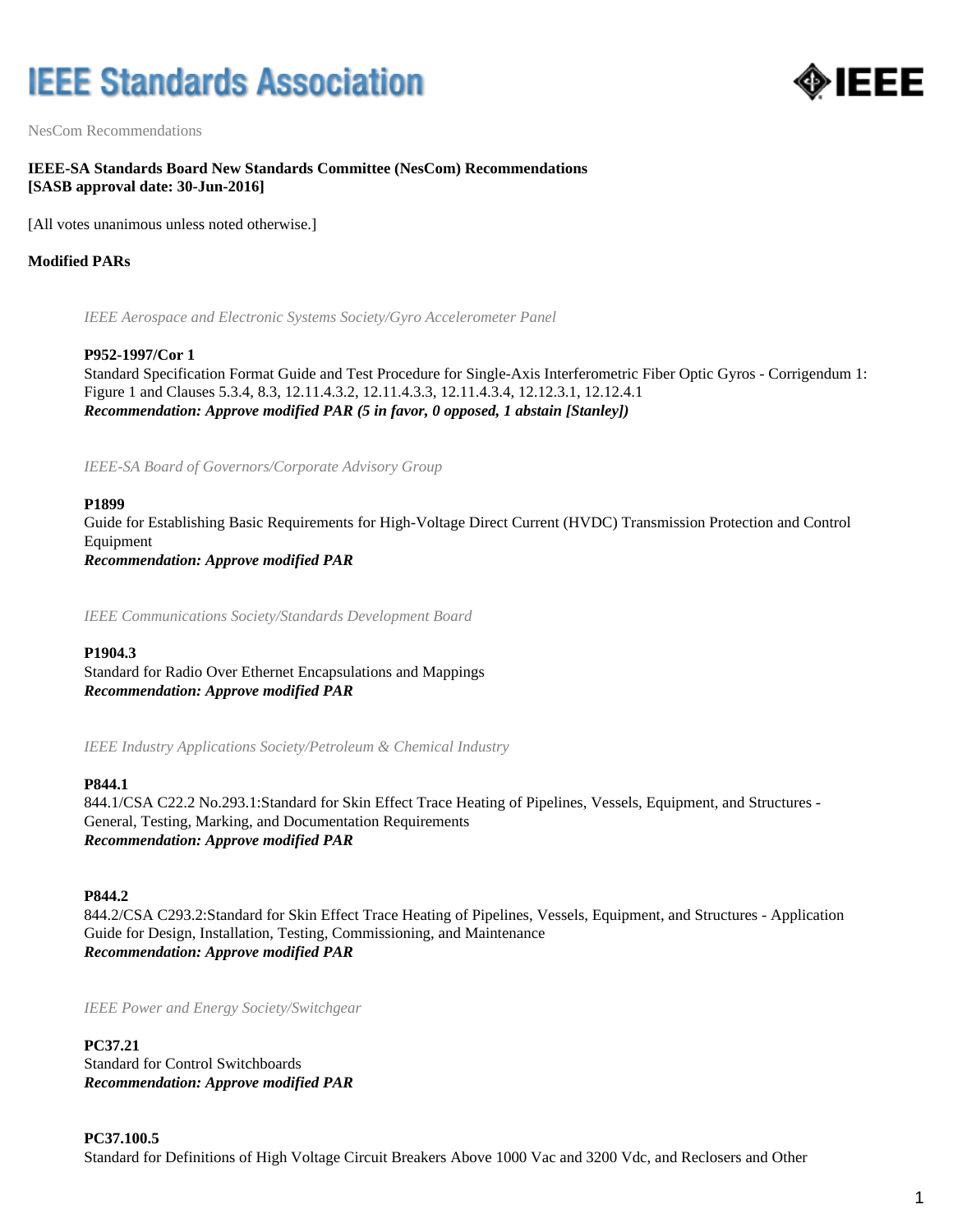Distribution Equipment from 1000 Vac to 38,000 Vac *Recommendation: Approve modified PAR*

## **Extension Requests**

*IEEE Aerospace and Electronic Systems Society/Gyro Accelerometer Panel*

# **P952-1997/Cor 1**

Standard Specification Format Guide and Test Procedure for Single-Axis Interferometric Fiber Optic Gyros - Corrigendum 1: Figure 1 - Gyro Axes and Misalignment Angles *Recommendation: Approve request for an extension until 2017*

*IEEE Education Society/Standards Committee*

#### **P1876**

Standard for Networked Smart Learning for Online Laboratories *Recommendation: Approve request for an extension until 2018*

*IEEE Power and Energy Society/Switchgear*

#### **PC37.10.1**

Guide for the Selection of Monitoring for Circuit Breakers *Recommendation: Approve request for an extension until 2018*

*IEEE Power and Energy Society/Transmission and Distribution*

### **P563**

Guide on Conductor Self-Damping Measurements *Recommendation: Approve request for an extension until 2018*

#### **P664**

Guide for Laboratory Measurement of the Power Dissipation Characteristics of Aeolian Vibration Dampers for Single Conductors *Recommendation: Approve request for an extension until 2018*

*IEEE Power and Energy Society/Transformers*

# **P60076-16** Power Transformers - Part 16: Transformers for Wind Turbine Application *Recommendation: Approve request for an extension until 2018*

# **New PARs**

*IEEE Computer Society/LAN/MAN Standards Committee*

#### **P802.1Qcr**

Standard for Local and Metropolitan Area Networks-Bridges and Bridged Networks Asynchronous Traffic Shaping *Recommendation: Approve new PAR until December 2020*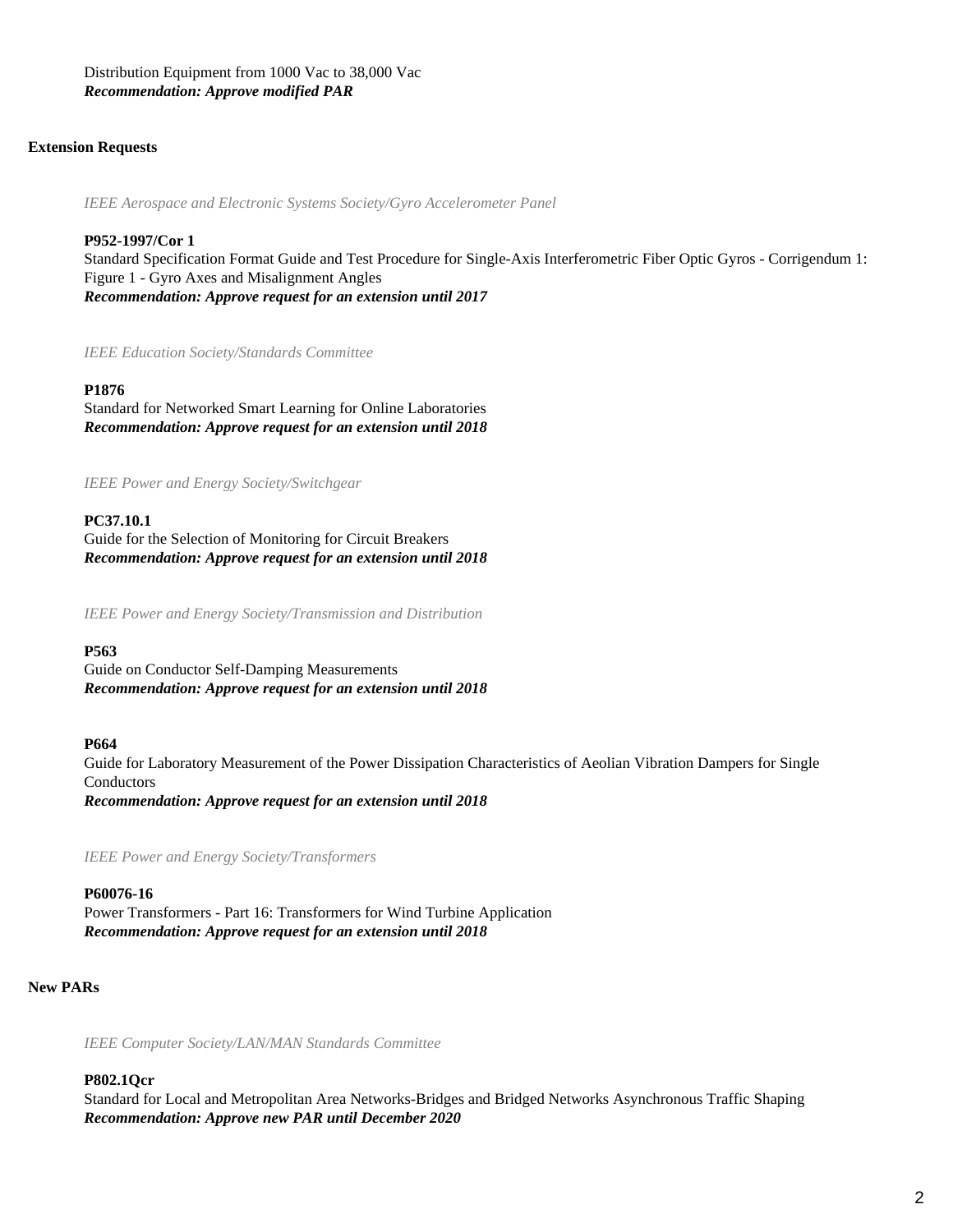## **P802.16s**

Standard for Air Interface for Broadband Wireless Access Systems Amendment: Fixed and Mobile Wireless Access in Channel Bandwidth up to 1.25 MHz *Recommendation: Approve new PAR until December 2020 (5 in favor, 0 opposed, 1 recuse [Janezic])*

*IEEE Computer Society/Microprocessor Standards Committee*

# **P1722-2016/Cor 1**

Standard for a Transport Protocol for Time Sensitive Applications in a Bridged Local Area Network- Corrigendum 1 *Recommendation: Approve new PAR until December 2020*

*IEEE Computer Society/Software & Systems Engineering Standards Committee*

## **P7000**

Model Process for Addressing Ethical Concerns During System Design *Recommendation: Approve new PAR until December 2020*

*IEEE Electromagnetic Compatibility Society/Standards Development Committee*

## **P473**

Recommended Practice for an Electromagnetic Site Survey (10 kHz to 40 GHz) *Recommendation: Approve new PAR until December 2020*

## **P2715**

Guide for the Characterization of the Shielding Effectiveness of Planar Materials *Recommendation: Approve new PAR until December 2020*

#### **P2716**

Guide for the Characterization of the Effectiveness of Printed Circuit Board Level Shielding *Recommendation: Approve new PAR until December 2020*

*IEEE Industry Applications Society/Technical Books Coordinating Committee*

#### **P3001.4**

Recommended Practice for Estimating the Costs of Industrial and Commercial Power Systems *Recommendation: Approve new PAR until December 2020*

*IEEE Power and Energy Society/Insulated Conductors*

# **P2740**

Guide for the Selection and Installation of Flexible Electrical Cables and Systems in Hazardous (Classified) Locations on Land Drilling Rigs *Recommendation: Approve new PAR until December 2020*

*IEEE Power and Energy Society/Substations*

# **P1815.1-2015/Cor 1**

Standard for Exchanging Information between Networks Implementing IEC 61850 and IEEE Std 1815(TM) (Distributed Network Protocol - DNP3) - Corrigendum 1 *Recommendation: Approve new PAR until December 2020*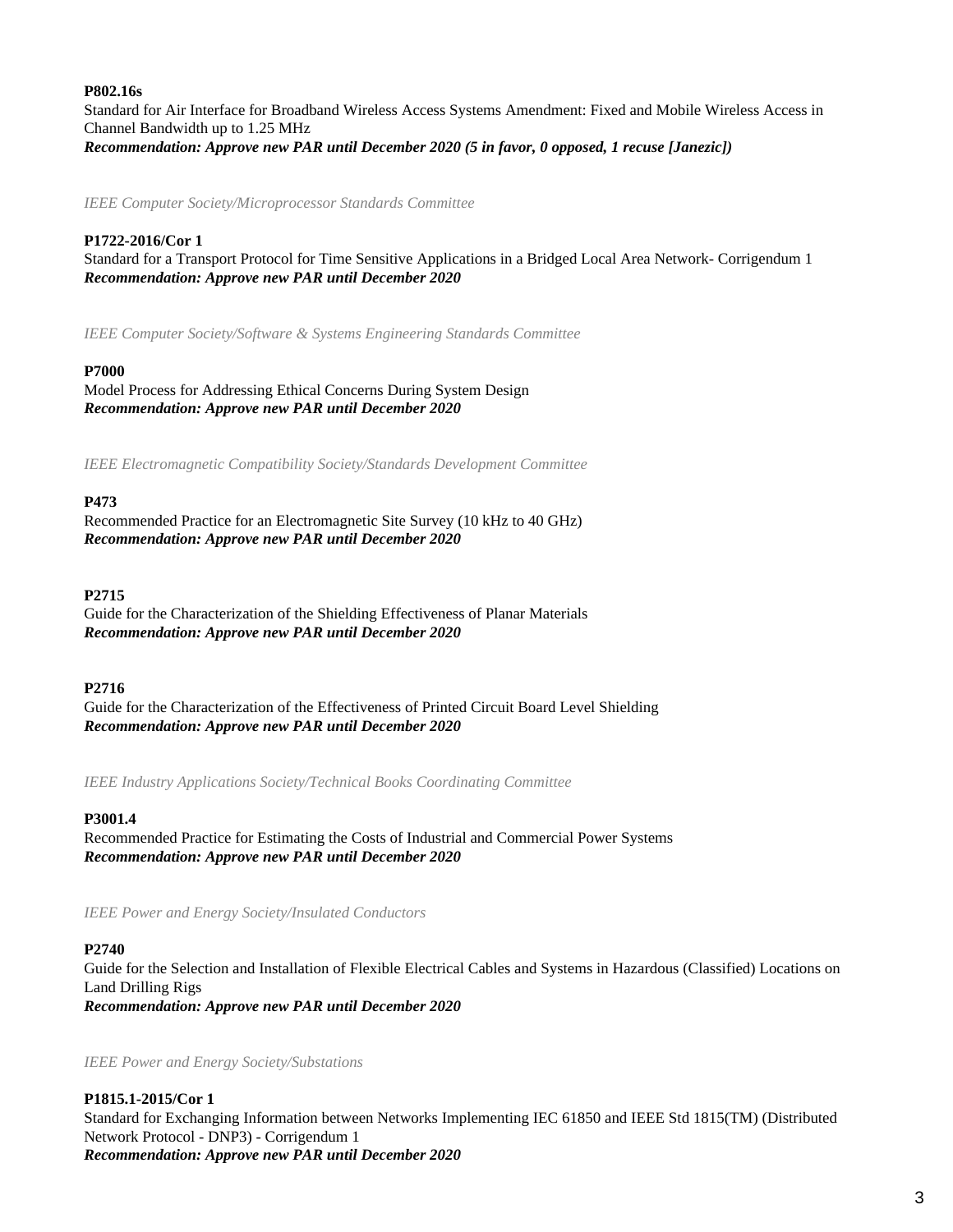*IEEE Power and Energy Society/Transformers*

## **PC57.12.90-2015/Cor 1**

Standard Test Code for Liquid-Immersed Distribution, Power, and Regulating Transformers - Corrigendum 1: Editorial and Technical Corrections *Recommendation: Approve new PAR until December 2020*

# **PC57.163-2015/Cor 1**

Guide for Establishing Power Transformer Capability while under Geomagnetic Disturbances - Corrigendum 1 *Recommendation: Approve new PAR until December 2020*

## **PC57.164**

Guide for Establishing Short Circuit Withstand Capabilities of Liquid Immersed Power Transformers, Regulators, and Reactors *Recommendation: Approve new PAR until December 2020*

*IEEE Vehicular Technology Society/Rail Transportation Standards Committee*

#### **P1627**

Standard for Transient Overvoltage Protection of DC Electrification Systems by Application of Surge Arrestors *Recommendation: Approve new PAR until December 2020*

#### **P2720**

Rail Potential Management Guide for Direct Current Traction Electrification Systems *Recommendation: Approve new PAR until December 2020*

## **PARs for the Revision of Standards**

*IEEE Computer Society/Information Assurance*

#### **P1667**

Standard for Discovery, Authentication, and Authorization in Host Attachments of Storage Devices *Recommendation: Approve PAR for the revision of a standard until December 2020*

*IEEE Computer Society/Software & Systems Engineering Standards Committee*

#### **P15289**

ISO/IEC/IEEE Systems and software engineering -- Content of life-cycle information items (documentation) *Recommendation: Approve PAR for the revision of a standard until December 2020*

## **P24765**

Systems and Software Engineering - Vocabulary *Recommendation: Approve PAR for the revision of a standard until December 2020*

*IEEE Communications Society/Standards Development Board*

**P2410** Standard for Biometric Open Protocol *Recommendation: Approve PAR for the revision of a standard until December 2020*